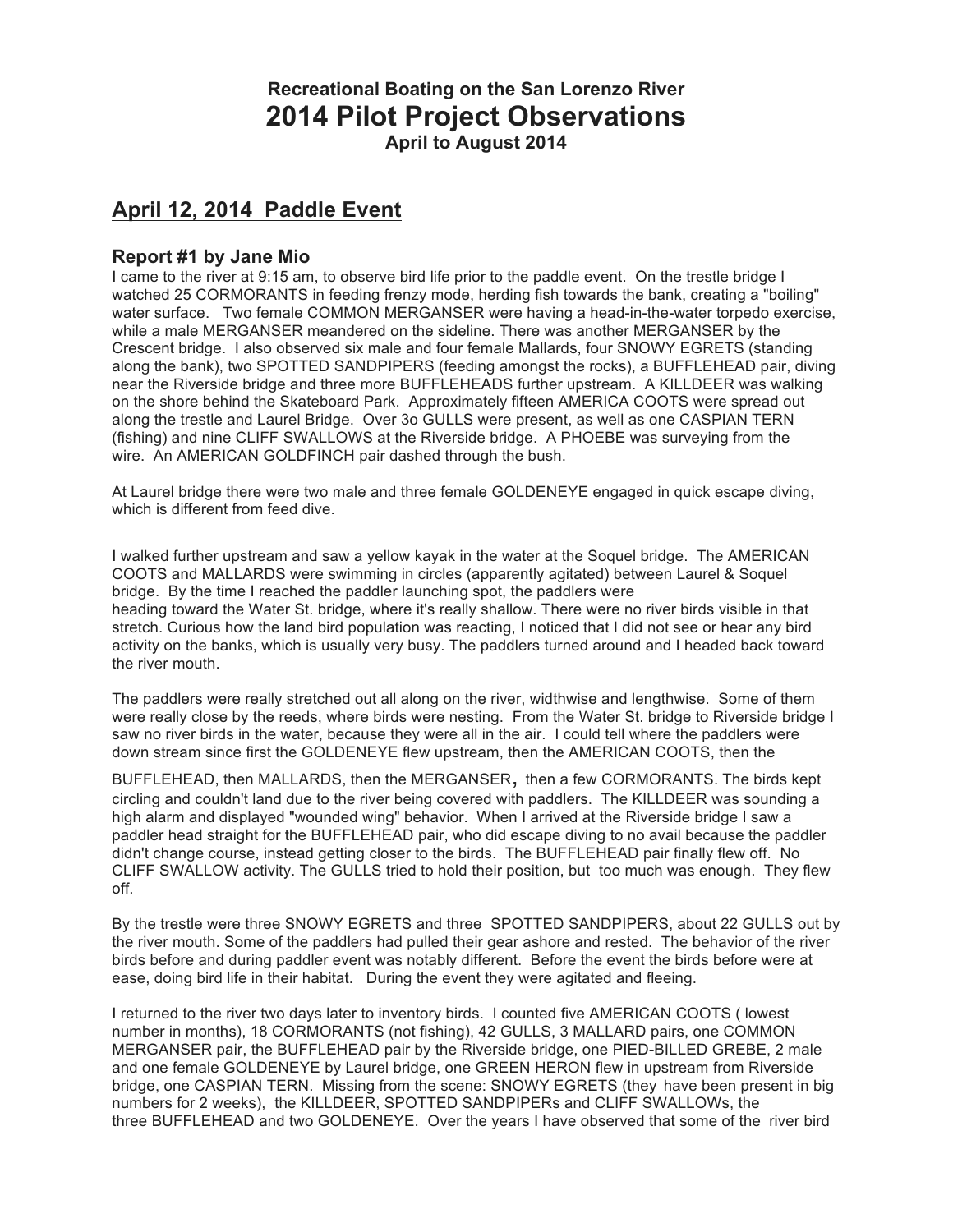population have certain spots or areas, which they claim to which they return after short flights. Some of the river birds are shyer than others and escape potential danger early. It will be interesting to see when they all settle down again.

## **Report #2 by Jane Mio**

I started farther north along the San Lorenzo trail heading south toward the Soquel bridge. The water level I noticed was extremely low, less than two feet at most and some sections possibly only three feet wide. Looking down I could see a few **Mallards** and two pair of **American Coots**. The setting was beautiful though with extremely high green grasses, various shrubs and wildflowers filling the interior of the water banks. Several mallards flew into the river area. I searched specifically for any water fowl.

As I approached the Soquel bridge I noticed three more **Mallards** and another pair of **Coots** leisurely sitting in a small pool just beyond the bridge. As I stood watching, a maintenance worker for the city asked me what birds I was looking at and which were my favorite. He said he really enjoyed the **Blue Heron** that he sometimes sees there.

Just as we were looking down three **Black-Crowned Night Herons** (one adult and two juveniles) erupted below us flying from south of Soquel bridge up into some trees on the east bank. I looked up river to see that they had likely been flushed by the parade of watercraft coming down the river. The **Herons** rested in the trees for a few minutes but then took off circling back up the river and several other times came back down trying to find a spot to land. They were unable to do so during the presence of the watercraft.

The boaters got to the Soquel bridge and found that was as far as they could go. The water was clearly too shallow to continue. The few ducks and coot were now replaced with a dozen people and their craft all crowded in together. The paddlers turned back after ten minutes and headed toward the ocean along the very narrow stream channel. Many were passing within a few feet of the banks. During this time I observed six different duck groups flying away from the river.

# **May 31, 2014 Paddle Event**

# **Report #1 by Jane Mio**

The Coastal Watershed Council/San Lorenzo River Alliance held a paddle event on the river on Saturday, May 31 from 1 to 4 PM. About 15 paddlers took part, in kayaks, stand-up paddle boards and one rowing scull. The participants paddled down river to the trestle and back over 3 hours. FoSLRW members watched and photographed the event from bridges and the west levee trail.

At 1:30pm there were 5 CORMORANTS fishing upstream from Trestle bridge and approx. 30 in the trees. Some were diving in the river. There were about 20 gulls at the river mouth and 50 were circling in the air. One SURF SCOTER floated between the trestle and the Crescent bridge. A RED-THROATED LOON was floating close to approximately 25 gulls. One female MERGANSER was sleeping on a rock across from the Crescent bridge. About five teenage MERGANSERS were foraging through the shoreline rocks under Mama's watch. One SURF SCOTER was swimming back and forth by the Riverside bridge. When the first paddlers arrived, the SURF SCOTER picked up its back and forth swimming pace, then took to the air. It flew upstream, circled over the Riverside bridge and flew downstream. The RED-THROATED LOON responded to the paddlers arrival with repetitive diving and then disappeared altogether. A MALLARD couple landed, stayed for a moment, then took off with the male voicing alarm.

A long, sleek rowboat at a quick clip headed straight into the gulls, who vacated the water. The rower then headed toward the MERGANSER family, who clung to the shoreline, because the rest of the paddlers prevented their escape. The rower was unaware of the consequences of his rowing due to his back to the birds. Two kayakers halted and stayed by the Riverside bridge, headed downstream and passing very close to shoreline by the MERGANSER family, which caused back and forth evasive movement of the birds. When the rest of paddlers headed back, I saw the BUFFLEHEAD downstream from the Riverside bridge. He was swimming fast, trying to raise out off the water for take off, which he is unable to do. I turned back to the paddlers, asking them to stay clear of the BUFFLEHEAD and witnessed the big, sleek rowboat heading right into the MERGANSER family, which was trying to cross the river. The CWC leader finally took the rower under his escorting wing. There were about 12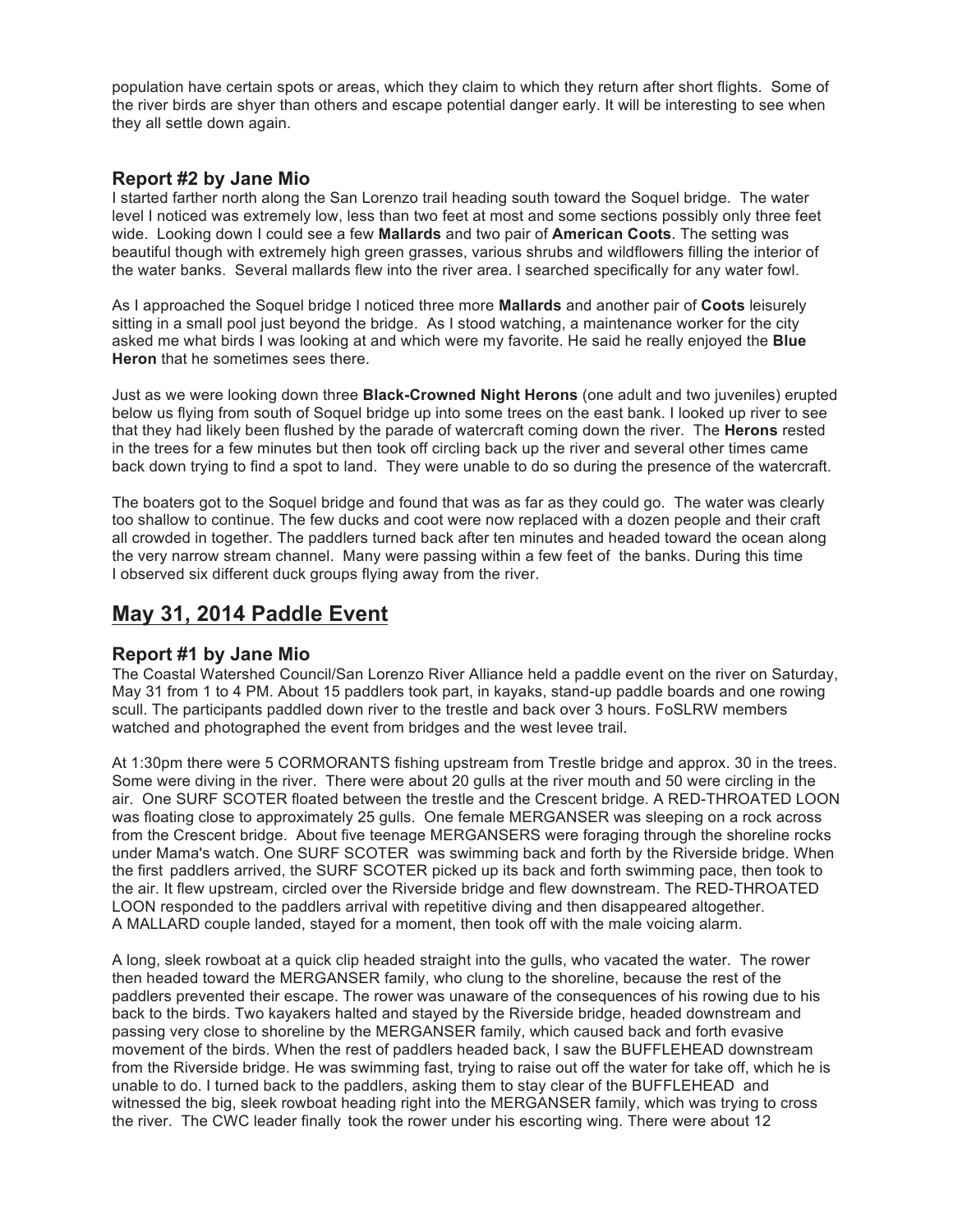CORMORANTS left in the trees. The BUFFLEHEAD reappeared and was leaning sideways. After the paddler event, the too-young-to-fly MERGANSER family was feeding, which they did not do during paddler event.

The morning after the event (7:20 am) the two SURF SCOTERS were not present and the BUFFLEHEAD was swimming normally on the street side of the **Crescent** bridge. The RED-THROATED LOON was preening askew wing feathers by the Riverside bridge. River birds seemed to be showing escape response to any Levee movement. See ebird for report.

# **June 21, 2014 Paddle Event**

# **Report #1 by Jane Mio**

At 4:30 pm on the levee from the river mouth to Soquel bridge, these birds were present: Approximately **80 gulls** by river mouth

- 1 **Snowy Egret** on cliff side rock by river mouth
- 1 **Pelican** resting on cliff side rock by river mouth
- 1 **Red-Tailed Hawk** in tree by Trestle bridge
- 1 **Kingfisher** diving for fish by Trestle street side
- 1 **Cormorant** in tree by Trestle
- 1 female **Merganser** w/4 juvenile foraging by Trestle bridge
- 1 **Green Heron** standing on Boardwalk side rocks
- 2 **Pied-billed Grebes** foraging by Crescent bridge
- 13 **gulls** in water behind Boardwalk maintenance yard
- 1 **Cormorant** fishing in water
- Large amount of **Cliff Swallows** flying low over Levee banks & water
- 1 female **Merganser** w/5 little ones foraging by Riverside St bridge
- 1 **Black Phoebe** flitting on shore line, catching
- insects
- 1 **Pied-billed Grebe** foraging by Laurel bridge
- **Cliff Swallows** flying low over water, touching water by Laurel bridge
- 1 **Mallard** couple between Laurel & Soquel bridge
- 1 male **Bufflehead** diving by Laurel bridge
- 1 female **Mallard** w/4 ducklings foraging between Laurel & Soquel bridge
- 5 **gulls** on water by Soquel bridge

Paddlers launched approximately at 5:30 pm and spread out downstream right away. Some separated from the group, heading toward river mouth.

One paddler commented to other paddlers on birders worrying about birds getting scared by paddlers, as he pointed to 2 remaining gulls. This paddler group was getting close to **Bufflehead**, who was diving repeatedly. I alerted them to his presence and 1 paddler moved to indicated spot and remained there for some time. No **Bufflehead** resurfacing in vicinity. Man in green kayak proceeded to paddle right into reeds (in area where female **Mallard** w/ 4 ducklings had been foraging) where he remained for short time.

At Riverside Street bridge 2 kayakers were taking perfect pictures of each other, missing the female **Merganser** with her 5 offspring, who was swimming back and forth with brood trying for safe spot. --Some paddlers repeatedly got very close to sides of the river.

--**Green Heron** flushed out by paddler's close proximity to Boardwalk bank

- --2 kayakers were cleaning a stretch in the reeds and rocks by Crescent bridge.
- --3 Kayakers paddled close to rocks on cliff side by river mouth.

--A few paddlers were still coming down river while others headed up river.

--Walking back to Soquel bridge these birds were present:

--**Red-tailed Hawk** in tree by Trestle bridge--2 gulls on water between Laurel and Soquel bridge

# **Report #2 by Jane Mio**

A woman in a kayak and a man on a paddle board were both going to the reeds along the river and gathering trash. The man found a plastic soda type bottle which was a half-full with some kind of dark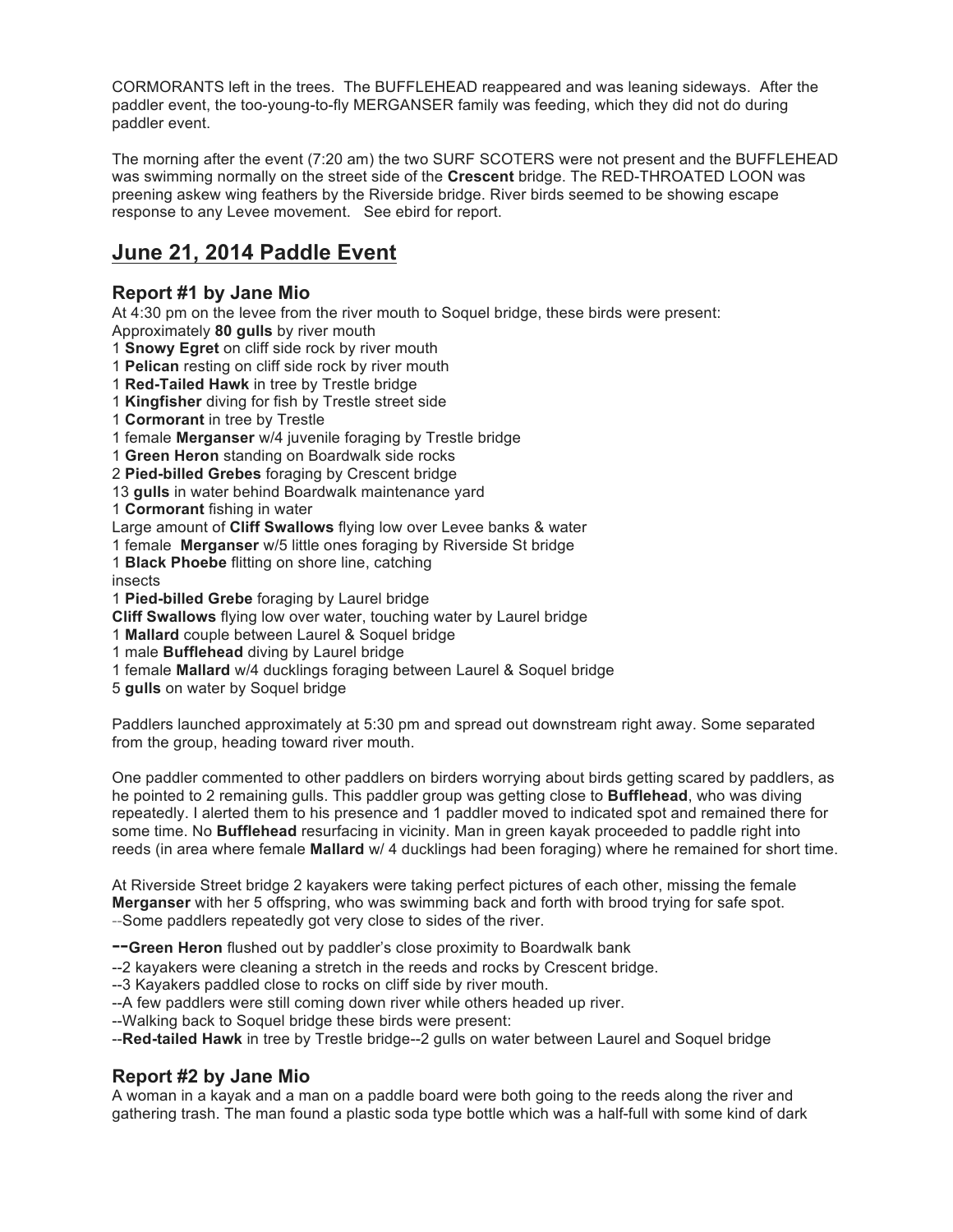liquid. He passed it to the woman who opened it and dumped the contents into the river then tossed the empty bottle to the back of her kayak where she was gathering the trash. Is it wise to dump contents of any bottle found into the river?

**Report # 3 by Jane Mio** Two days before June 21 Paddle Event I saw a man park his car behind the restaurant (Soquel Ave/Dakota), take his kayak down from his car at 1:00 pm and go down to the SLR and paddle, solo, down the river. I went to the Parks and Recreation Dept. office to report the incident and was given the phone number for a person in the City Manager office. I called two times and never received a reply.

# **July 12, 2014 Paddle Event**

# **Report #1 by Jane Mio**

An informal count before the start of the Paddle Event: Coming from Trestle bridge toward the Soquel bridge

> **Snowy Egret Caspian Tern Merganser** 2 Canada Geese **Kingfisher Green Heron Great Blue Heron Mallard** (8 or 9 babies) 1 **Pintail**? **Lesser Scaup**? 1 **Killdeer**

About an hour after the event, there were only 8 or so mergansers on the river. That was it

# **Report #2 by Lisa Sheridan**

This event was similar to my two other observations of previous paddle events. Water levels were extremely low and sand banks were larger than at previous events. Most Water fowl became air-born as kayaks and paddlers came down the river from Laurel St toward river mouth. Green Herons, Blue Heron, Snowy Egrets, Adult Mergansers, Malards and Kingfishers all took to the air and Merganser families with babies swam the channels to avoid watercraft. The paddle group started in an extremely polite and calm manner staying to one side of the river, in what seemed like an effort to not flush water foul. Something they had not done on previous paddles. The first test of this effort was an attempt to pass the three preening Snowy Egrets, on the snag near the Laurel St. Bridge. The leaders of the group hugged the West shore line and quietly passed. By the time the fourth passed all the nervous Egrets took to the air. Once the Paddlers came out of the more narrow vegetated channel the paddlers used the entire channel with no attempt to avoid water fowl. By the time I walked back toward Laurel St. Bridge the only water fowl I could see were the three Merganser families with babies who could not fly, trying to stay far away from the paddlers and a Snowy Egret making several passes along the river looking for a clear landing spot before flying off again. Sunday morning I was down along the river cleaning and did not see one Egret, but I was happy to see a Green Heron, a Kingfisher and a Blue Heron. Here is my eBird observation from Saturday's Paddle event on the San

Lorenzo River. **http://foslrw.weebly.com/paddle-event-bird-observations.html(** Observed from Soquel Avenue Bridge to Trestle at Board WalkClick HERE for report on eBird.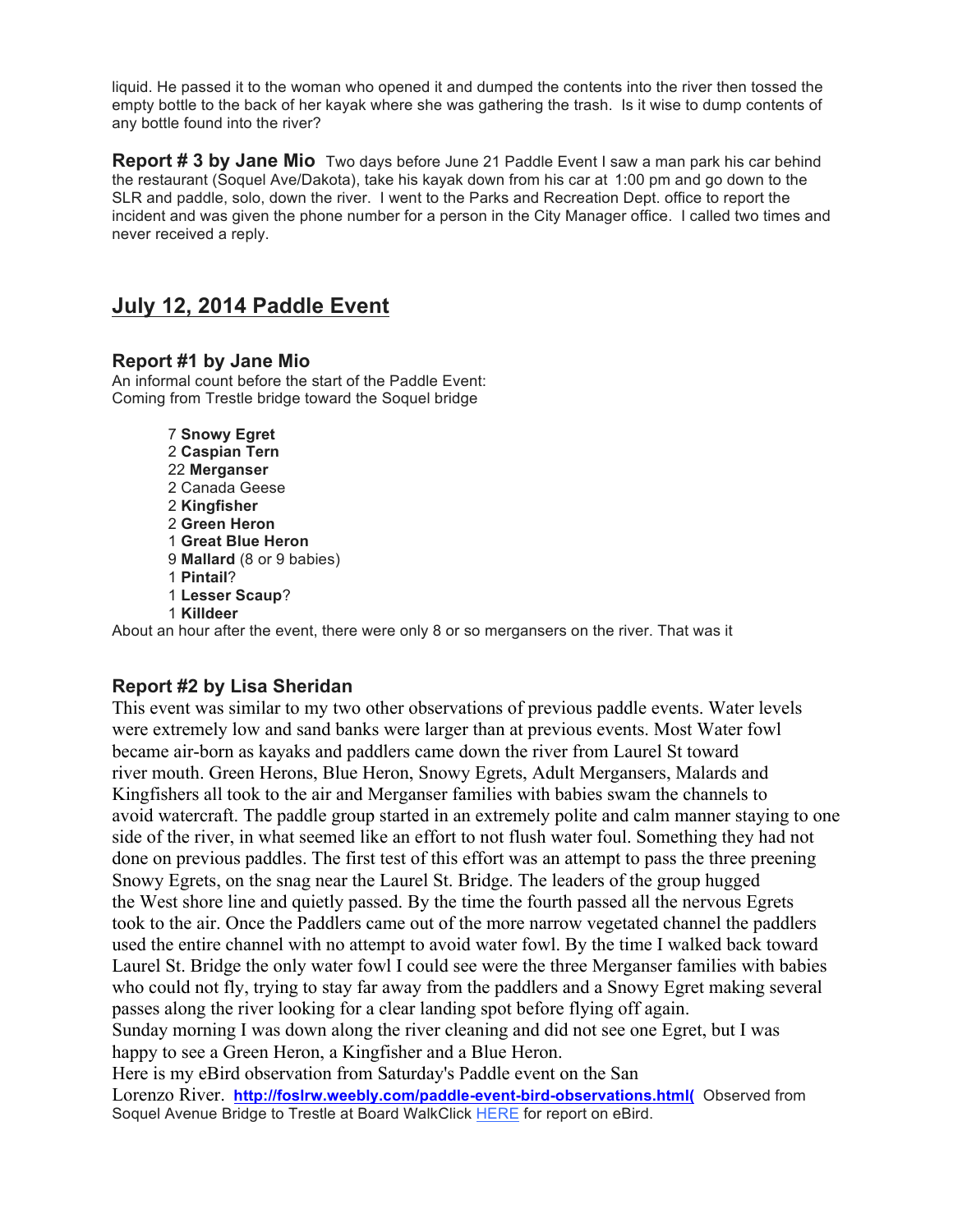#### **Prior to Boat Launch:**

10:14 **Female Kingfisher** hunting, perching, diving near and around and over Soquel Ave Bridge.

10;15 Three **Snowey Egrets**, two female **Mallards**, Two **Canadian Geese,** resting, preening on island and snag near Soquel Ave. bridge.

#### **10:36 Boat launch begins under Soquel Ave Bridge.**

10:39 **Egrets**, **Mallards, Kingfisher**, Flush to air, **Geese** swim south.

10:45 **Blue Heron** Flushed to sky heading north.

10:47 **Green Heron** Flushes up from River across from Stadium.

10:47 **Mallard** Flushes from same bank as **Green Heron**.

10:53 (6) **Merganse**rs Flush- mom and juveniles stop preening on sand bank and head to water as Flotilla of boats comes. Later seen going back and forth across channel.

10:53 second **Green Heron** or another flight pass by first Heron.

10:59 **second Merganser** Family flushed (four juveniles) heads off sand bank away from paddlers.

11:02 Single **Snowy Egret** Flushed from center Snag.

11:04 Two Adult **Mergansers** flushed and in air coming from South side of Riverside bridge.

11:05 Single **Egret** from earlier does fly by's looking for safe landing spot.

11:06 Prior or newly Flushed Female **Kingfisher** making passes and circling between Riverside Bridge and Trestle bridge.

11:07 **Third Merganser Family**(12) Almost full grown and adults. high alert swimming away from paddlers along south shore line bend.

11:21 **Third Merganser Family** attempts to cross river as more Paddlers come. Confused goes back and forth finally crossing all the way.

11:27 **Third Merganser Family** flushed and all 12 take to the air seen flying north.

11:50 **Green Heron** still flying back and forth in air way above river.

11:56 **Single Snowy Egret** flying up and down river looking for landing spot near Soquel Ave., boats keep coming so does not land.

#### 12 Noon **No visible birds on water near Soquel Ave Bridge.**

Pictures below are **Mergansers** as they take to the air and **Snowy Egrets** flushed to air as Paddler in lower frame attempts to not scare them. **July 12 Report #2** Observed from Soquel Avenue Bridge to Trestle at Board Walk

Times of observation coincide with photo documents available of all birds noted. Click HERE for report on eBird.

#### **Prior to Boat Launch:**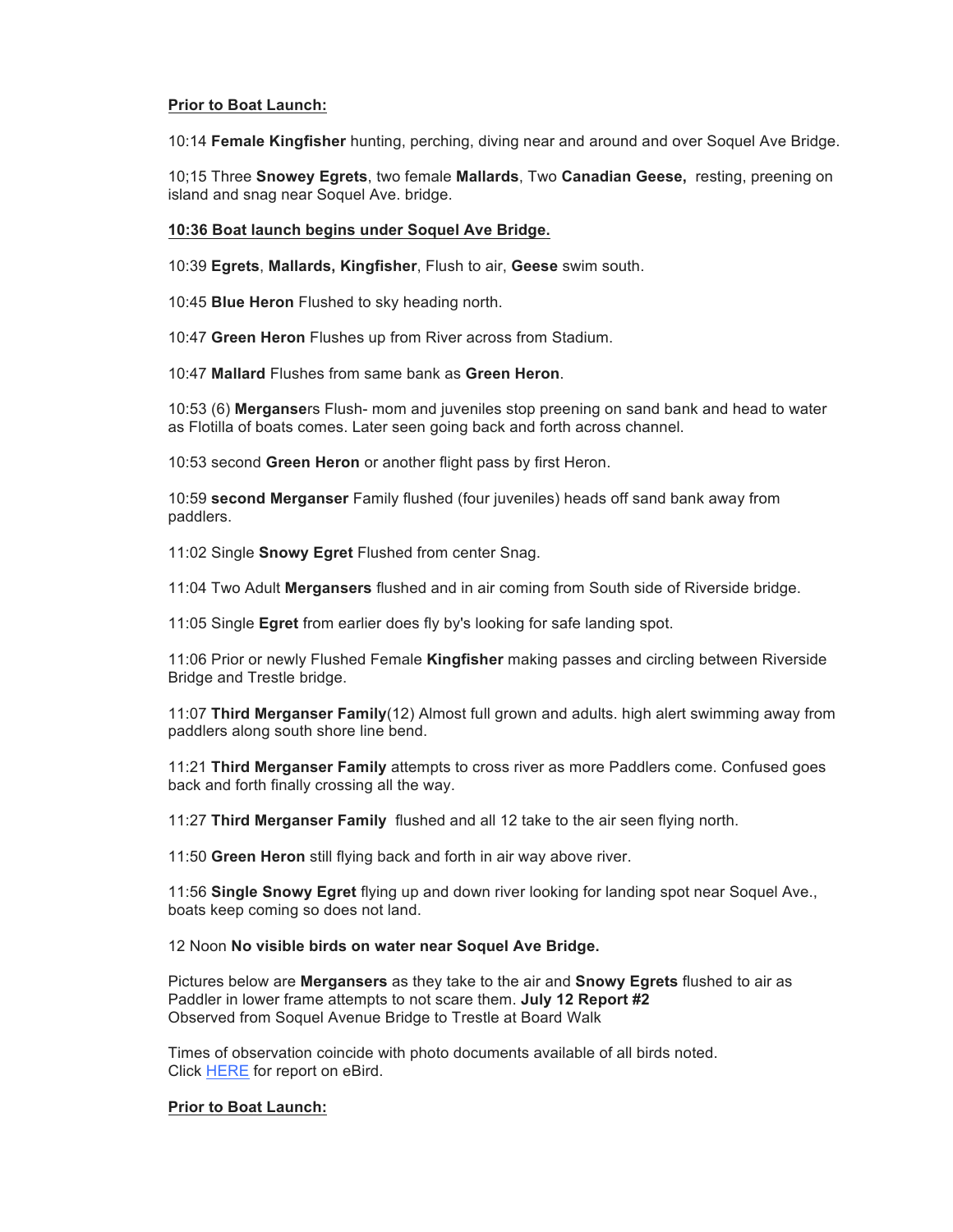10:14 **Female Kingfisher** hunting, perching, diving near and around and over Soquel Ave Bridge.

10;15 Three **Snowey Egrets**, two female **Mallards**, Two **Canadian Geese,** resting, preening on island and snag near Soquel Ave. bridge.

#### **10:36 Boat launch begins under Soquel Ave Bridge.**

10:39 **Egrets**, **Mallards, Kingfisher**, Flush to air, **Geese** swim south.

10:45 **Blue Heron** Flushed to sky heading north.

10:47 **Green Heron** Flushes up from River across from Stadium.

10:47 **Mallard** Flushes from same bank as **Green Heron**.

10:53 (6) **Merganse**rs Flush- mom and juveniles stop preening on sand bank and head to water as Flotilla of boats comes. Later seen going back and forth across channel.

10:53 second **Green Heron** or another flight pass by first Heron.

10:59 **second Merganser** Family flushed (four juveniles) heads off sand bank away from paddlers.

11:02 Single **Snowy Egret** Flushed from center Snag.

11:04 Two Adult **Mergansers** flushed and in air coming from South side of Riverside bridge.

11:05 Single **Egret** from earlier does fly by's looking for safe landing spot.

11:06 Prior or newly Flushed Female **Kingfisher** making passes and circling between Riverside Bridge and Trestle bridge.

11:07 **Third Merganser Family**(12) Almost full grown and adults. high alert swimming away from paddlers along south shore line bend.

11:21 **Third Merganser Family** attempts to cross river as more Paddlers come. Confused goes back and forth finally crossing all the way.

11:27 **Third Merganser Family** flushed and all 12 take to the air seen flying north.

11:50 **Green Heron** still flying back and forth in air way above river.

11:56 **Single Snowy Egret** flying up and down river looking for landing spot near Soquel Ave., boats keep coming so does not land.

12 Noon **No visible birds on water near Soquel Ave Bridge.**

Pictures below are **Mergansers** as they take to the air and **Snowy Egrets** flushed to air as Paddler in lower frame attempts to not scare them.

### **Report #3 by Dan Frisch**

Here's my informal count from 7/12/14, pre-event CWC Paddle Event: coming from Trestle bridge towards Soquel bridge

> 7 Snowy Egret 2 Caspian Tern 22 Merganser 2 Canada Geese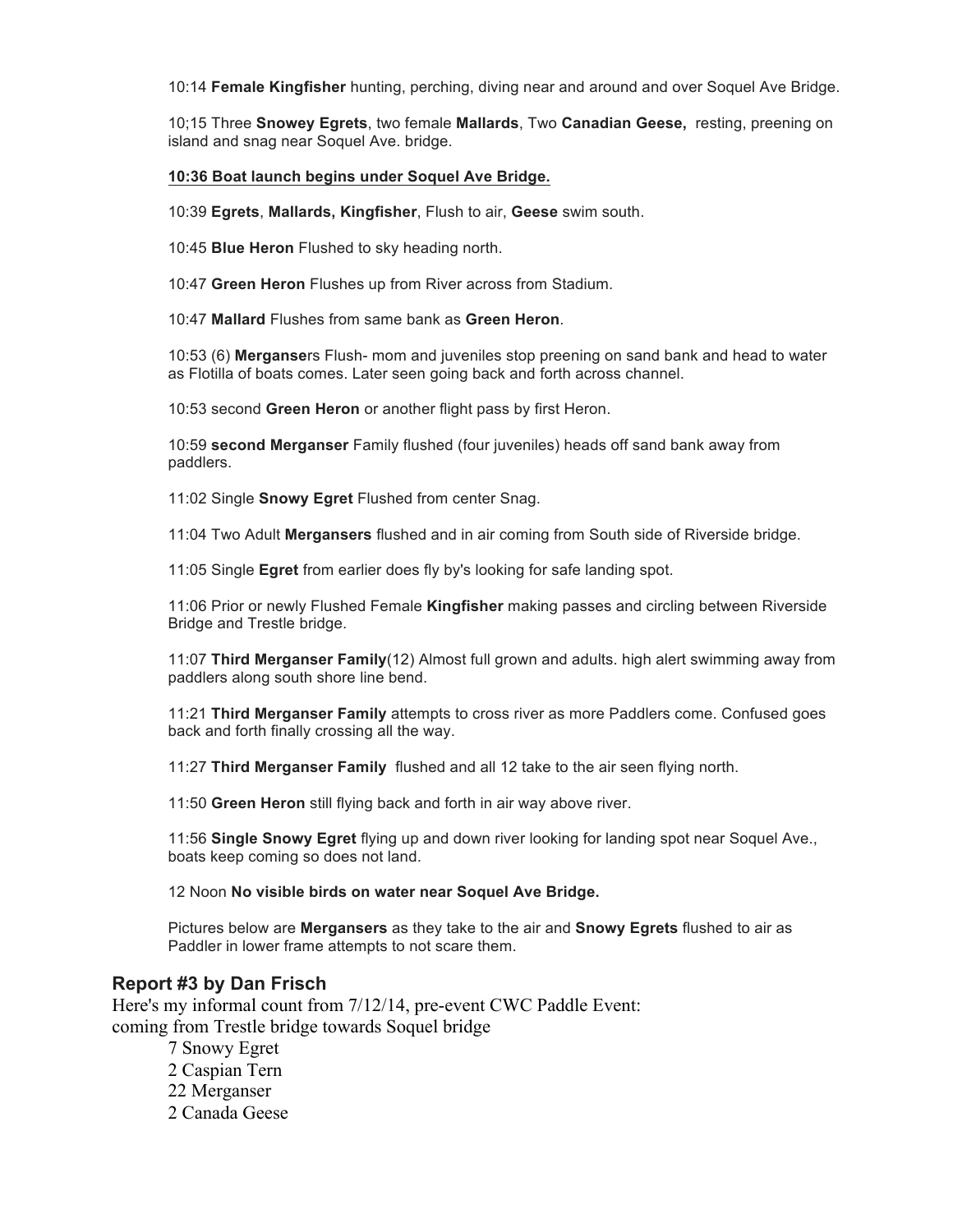2 Kingfisher 2 Green Heron 1 Great Blue Heron 9 Mallard (8 or 9 babies) Pretty sure: 1 Pintail? 1 Lesser Scaup? 1 Killdeer

About an hour after the event, I think I saw 8 or so mergansers. That was it. As an avid paddler and curious bird observer, I went down to check out the event with an open mind and no pre-conseved notions. I watched as the first craft hit the river and was amazed by the ensuing exodus of birds from the banks,the water and their shoreline perches.After that experience, I cannot see the benefit of having any watercraft on the river. Dan Frisch Santa Cruz, Ca.

### **Report #4 by Madeleine**

I wanted to "report" something I saw while walking back to my car yesterday. A woman in a kayak and a man on a paddle board who seemed to be "together" were both going to the reeds along the river and gathering trash. So at one point, the man found a plastic soda type bottle which was a half full or so with some kind of dark liquid. He passed it to the woman who opened it and dumped the contents into the river then tossed the empty bottle to the back of her kayak where she was gathering the trash!!

I thought it was quite odd and disturbing that she dumped that whatever into the river………………And I noticed a City truck at the Soquel bridge…..did they have a staff person helping out with this?

Madeleine

# **Report #5 Barbara Riverwoman**

I decided to focus on the **Common Merganser** family of one female and three juveniles near the launch point just below the Soquel Bridge. It was remarkable to observe how the birds had to keep avoiding the stream of paddlers (about 26). They spent the whole time doing nothing else. Observations:

1) The **mergansers** would stop moving downstream each time a paddler would catch up with them, turn around, regroup and paddle upstream until they were well behind the paddlers, then continue downstream. They must have done this at least 8 times while I was watching. They had to zigzag back and forth across the water, also, depending on which side the paddlers were using. Once a paddler tried to paddle towards the group of **mergansers**, splashing and talking to her friend. When there was a lapse, I saw the **mergansers** climb once on a log and preen furiously (was this due to stress?). They did that again on the shore later.

2) After all the paddlers had passed, I saw two more **mergansers** crossing the river to the shore to join the main group. Were they hiding the whole hour or more that I stood there? Were they juveniles?

3) Out of the 26 paddlers I counted, only 4 looked at the **mergansers**, even though they all passed very close by.

4) At the very tail end of the paddlers, quite a way behind the others, there was one very large olive and yellow pontoon boat with two passengers, one of whom was smoking a cigarette. Where did he plan to throw it?

5) As I walked home past the Water St. Bridge I didn't see the usual birds: **Snowy egrets**, **mallards** or any other river birds.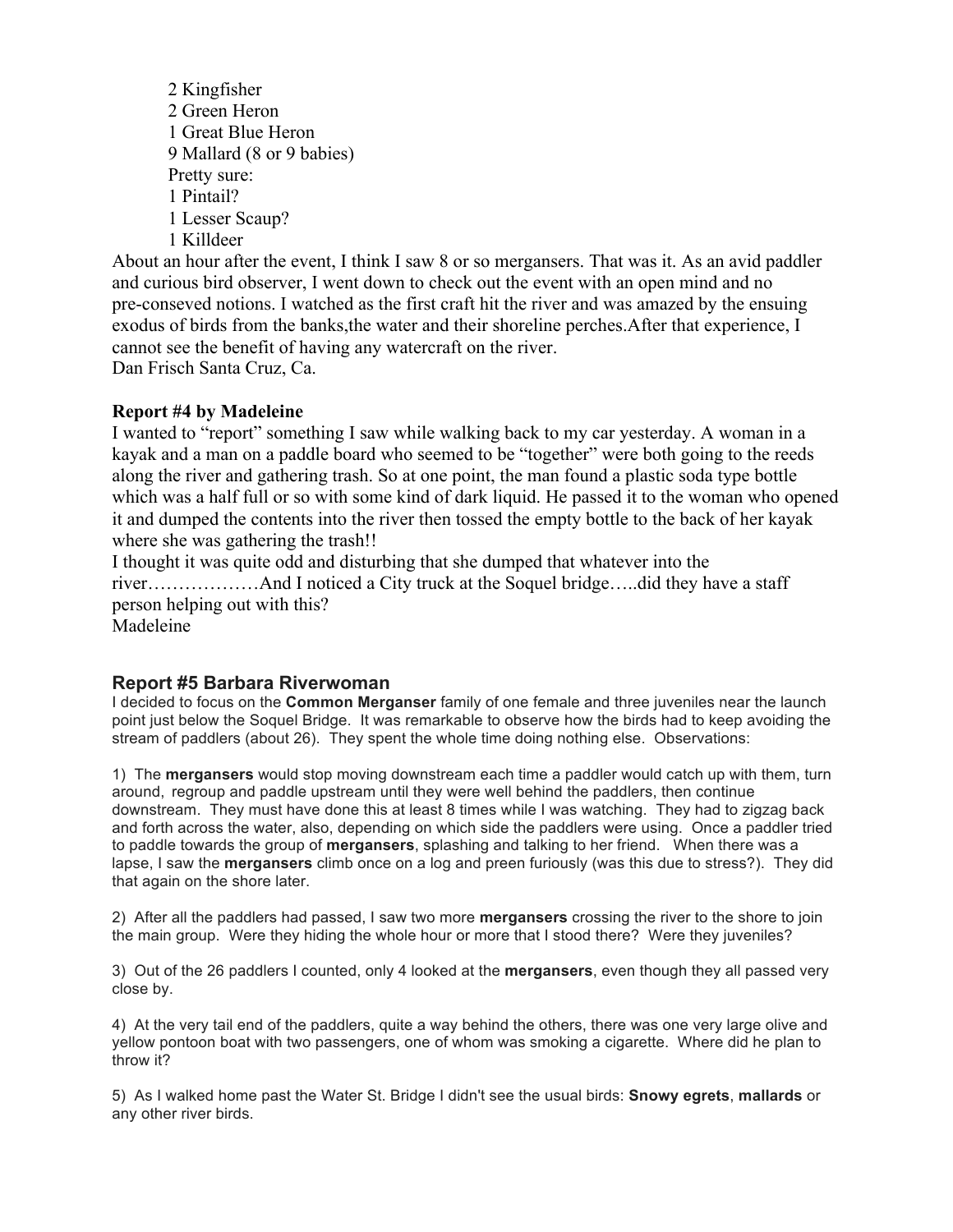# **August 9 Paddle Event**

At the Saturday, August 9 CWC Paddle Event, a juvenile Green Heron was repeatedly flushed from protective cover by paddlers on the lower San Lorenzo River. *At its last attempt to flee, the heron was taken by a Peregrine Falcon that regularly roosts in the eucalyptus trees near the river trestle. Herons are not normally on this stretch of the river during this time of day.*

## **Report #1 by Jane Mio**

#### 5:30 to 6:30 pm

Between Soquel Bridge and Laurel St. Bridge I arrived at Soquel Bridge just as some of the last paddlers were entering the water. Paddlers were hugging right bank due to large areas of algae in middle and on east side. I moved ahead of paddlers, reached Laurel St Bridge, where I sat down to watch.

**Green Heron** At 5:45 I spotted a **Green Heron** sitting motionless on east side of river, away from paddlers. As the group of paddlers approached on west side, the **Heron** flushed and flew upriver about 100 ft. I went back upriver and found the bird with binoculars, again sitting motionless on east side. Another group of late paddlers came along the middle of the river. The **Heron** flushed again, this time flying to the west side of the river, again away from paddlers. I followed the **Heron** and watched general area where I thought it had flown. I saw the bird again when it flew up as a late paddler passed by alone, and this time the bird went south again, as if possibly returning to its regular fishing area. But about five minutes later the **Heron** was flying back again, probably finding paddlers still in the area. This time it settled on the east side where it remained frozen until the last paddler came by, then began to move a little, craning its neck and seeming to look around. Finally the **Green Heron** flew north past Soquel Bridge at which point I lost view of it.

**Kingfisher** While I was sitting near Laurel St. Bridge, a **Kingfisher** flew north, possibly flushed by paddlers. A little later I saw it fly south again, and then it flew north again, this time diving near the last two paddlers! When it reached the point closest to the paddlers, not more than 15 feet away from them, it uttered a really loud and penetrating rattle.

### **Report #2 by Jane Mio**

For the last few months two **Green Herons** had been present along the San Lorenzo River (SLR). Eventually the pair showed up with two offspring, who were so well camouflaged, hidden in the bushes/reeds, that only by the **parents behavior** could the offspring location be spotted.

The first attempt of the juvenile birds to copy the thin-wire landing of their parents was a total failure: the juvenile heron approached the wire, feet first, missed the wire completely, tumbled head first toward the water, pulled back up, made another attempt, landed and was swaying wildly back and forth, trying to figure out how to get feet and wings under control. The parent was watching the effort calmly and after the juvenile was finally balanced, the parent turned its head and looked down river. At the end of following week, I observed the parent and juvenile execute a perfect wire landing simultaneously. Learning to balance on a branch while fishing caused the juvenile herons to tip off the branches and their wings would get tangled up in the bushes. They kept practicing their task over and over. The parents could be spotted near by. The birds were learning their survival skills.

Saturday (August 9th) the **Green Heron Family** got flushed out by a Coastal Watershed Council Paddle Event, in which paddlers and kayakers continually occupied the lower river. The **Green Herons** flew back and forth over the river, circling above, landing, being flushed out by the approaching paddlers, flying up stream, encountering more paddlers, flying downstream, trying to land, getting flushed, consequently steadily being flushed downstream.

**Merganser** mothers were clinging to the reeds with their juvenile broods, who can't fly yet. Short escape attempts in the river were the norm.

**Footnote**: *I now know what ensued, although I did not directly observe the incident. Never having observed, nor read reports of, any Green Heron at this time of day in that location prior to the yesterday's incident, it seems that there was a reason for the Green Herons to avoid that location.*